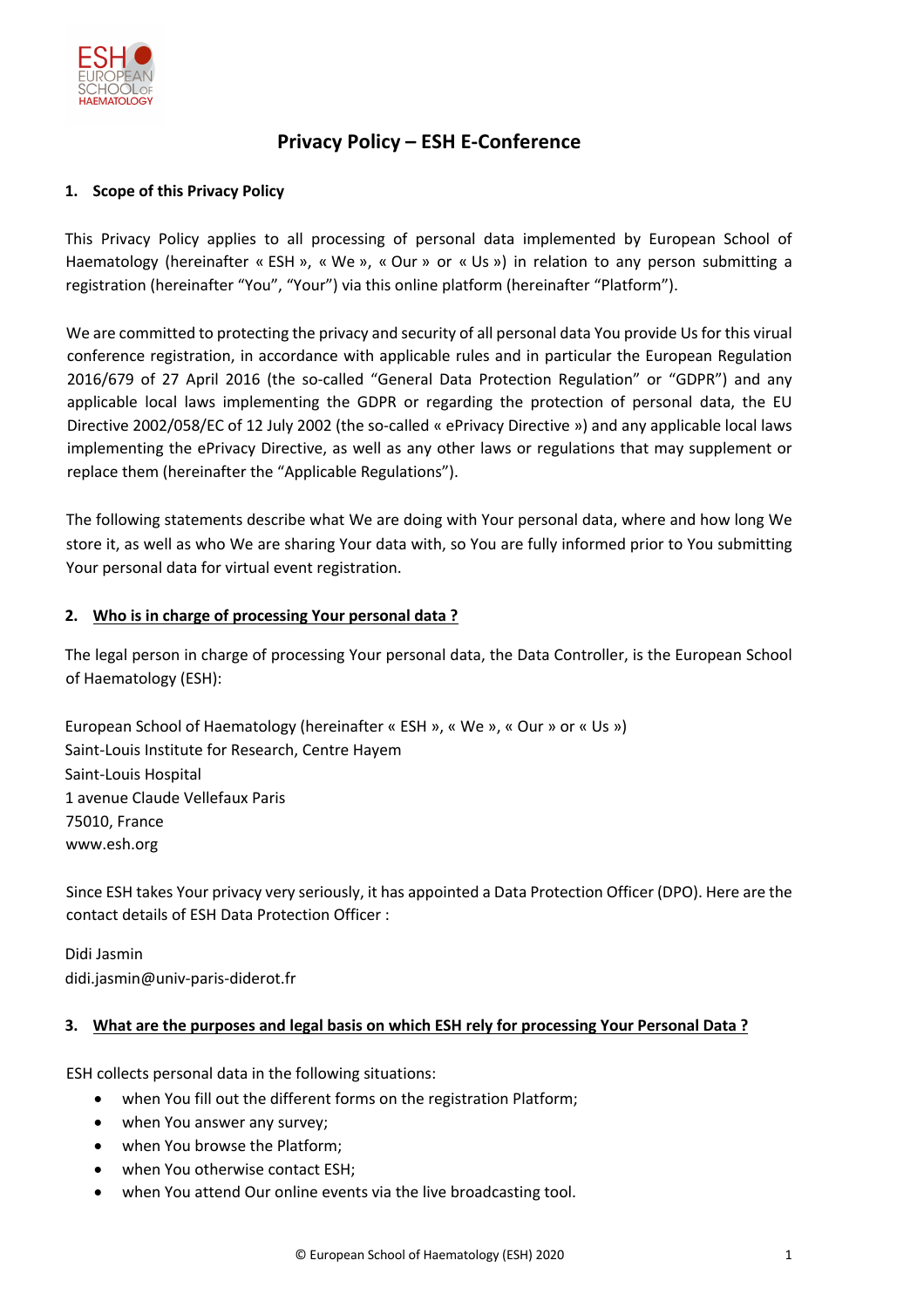

We collect the following personal data during the registration and attendance processes :

- identification and contact information (title, surname, name, email address, country and city);
- account information (email address used as a login and password);
- professional information (name of the organization, professional title, name of the department or lab, educational degree passed or current training);
- specific requests or comments if any;
- accounting and billing information including payment information and/or banking information;
- feedback provided during surveys;
- data relating to the device used to access and use the Platform as well as the live broadcasting tool: technical information concerning the characteristics and operating data of Your device, the operator, the operating system, the IP address;
- any information You voluntarily provide to Us in the context of the registration process, during the attendance (e.g. questions asked during the conference, participation in a live survey, interactions with speakers and/or other participant on the tchat available on the live broadcasting tool, etc) or otherwise.

Most of the information is collected from You through the Platform and the live broadcasting tool provided by Our third parties(CME Congresses, Aventri, Zoom, Vimeo and GoToWebinar). The mandatory information (i.e. the one necessary for Us to provide You with the services) is indicated by the wording "(required)". If You do not provide such information, ESH will not be able to provide You with the services.

We ask You for Your personal data to :

- process and facilitate Your registration for this vitual conference and provide You with the service
- manage the contractual relationship, the biling and accounting proccess ;
- communicate with You about Your registration for the virtual conference (information that would be necessary for You to be able to attend the virtual conference);
- send You newsletters and other communications about events and other conferences and services proposed by ESH;
- carry out analyses (e.g. statistics, feedbacks, trends, progress on marketing actions, open and click-through rates).

ESH will not share Your data with any third party for promotional or commercial purposes.

Our processing is based:

- in part, on the need to perform Our contract with You;
- in part, on the legitimate interest of ESH and more specifically Our business interest, when Your personal data is used for direct marketing purposes and/or analysis purposes. Indeed, such processing contributes to the promotion and improvement of Our services and benefits both You and Us without adversely affecting Your interests or Your fundamental rights and freedoms;
- in part on compliance with Our legal obligations: this type of processing is carried out for accounting purposes and to comply with tax-related obligations for example.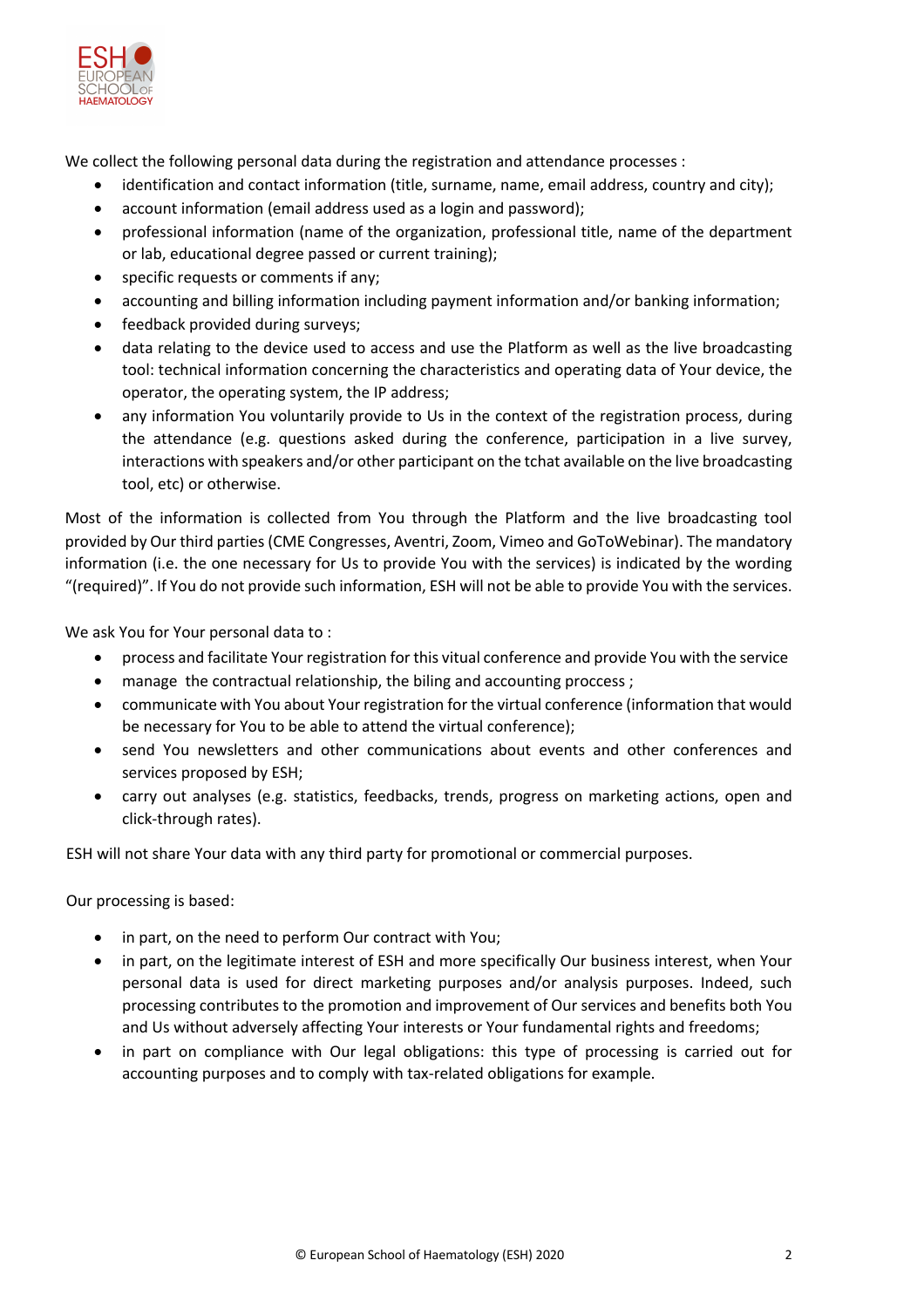

# **4. Who are the recipients or categories of recipients which will have access to Your Personal Data ?**

The personal data collected and processed in this context can be accessed by the competent services within ESH, on a need-to-know basis only, i.e. to be able to provide You with the service and to answer any request You may have.

Your data will be accessed and/or shared with other organizations and third parties in order to process Your participation to this conference. These service providers, acting as data processors within the meaning of Applicable Regulations, provide services to Us in relation to some of the processing activities implemented using Your personal data. In particular, such service providers provide Us with hosting, data processing, database management, IT or other related services. These service providers act only on instructions from ESH and will only have access to Your personal data if necessary for them to perform their services and will be under the same security and confidentiality obligations as ESH.

These will include notably:

- CME-Congresses, our Professional Congress Organiser, provider of the eConference platform;
- Aventri, which is the provider of the registration platform:
- GoToWebinar, which is the provider of the live broadcasting platform;
- Mailchimp, our service provider of marketing services.

Some of Your personal data will be transferred to Paypal which will act as a separate data controller in order to process Your payment.

Finally, due to Your participation to a virtual conference, Your name and surname or the username You choose on the live broadcasting tool might be accessible to other participants, especially if You interact with the speakers and/or submit any question on the tool.

# **5. How long will Your Personal Data be stored ?**

Your personal data will be retained for the duration of our contractual relationship (i.e. after completion of the event You registered for) and for the applicable statute of limitation period (5 years in this context) on an archive database.

Some of Your personal data will also be kept for a period of 10 years to comply with accounting and tax obligations.

Finally, We will retain Your data (unless You have opposed such use) for direct marketing purposes up to 3 years after the end of our contractual relationship.

# **6. Is Your personal data transferred outside the European Union?**

The personal data collected and processed in this context will be hosted in data servers located in the US, in Israel and in the European Union.

# **7. What are Your rights?**

In accordance with Applicable Regulations, You have a right of access, rectification and erasure of personal data that concerns You, a right to restriction of processing, and a right to object to the processing of personal data concerning You (for processing activities based on legitimate interest) and a right to withdraw Your consent at any time (for processing activities based on Your consent). You also have a right to the portability of the data You have entrusted to ESH and the right to send ESH special instructions regarding what should happen to Your personal data after Your death.

© European School of Haematology (ESH) 2020 3